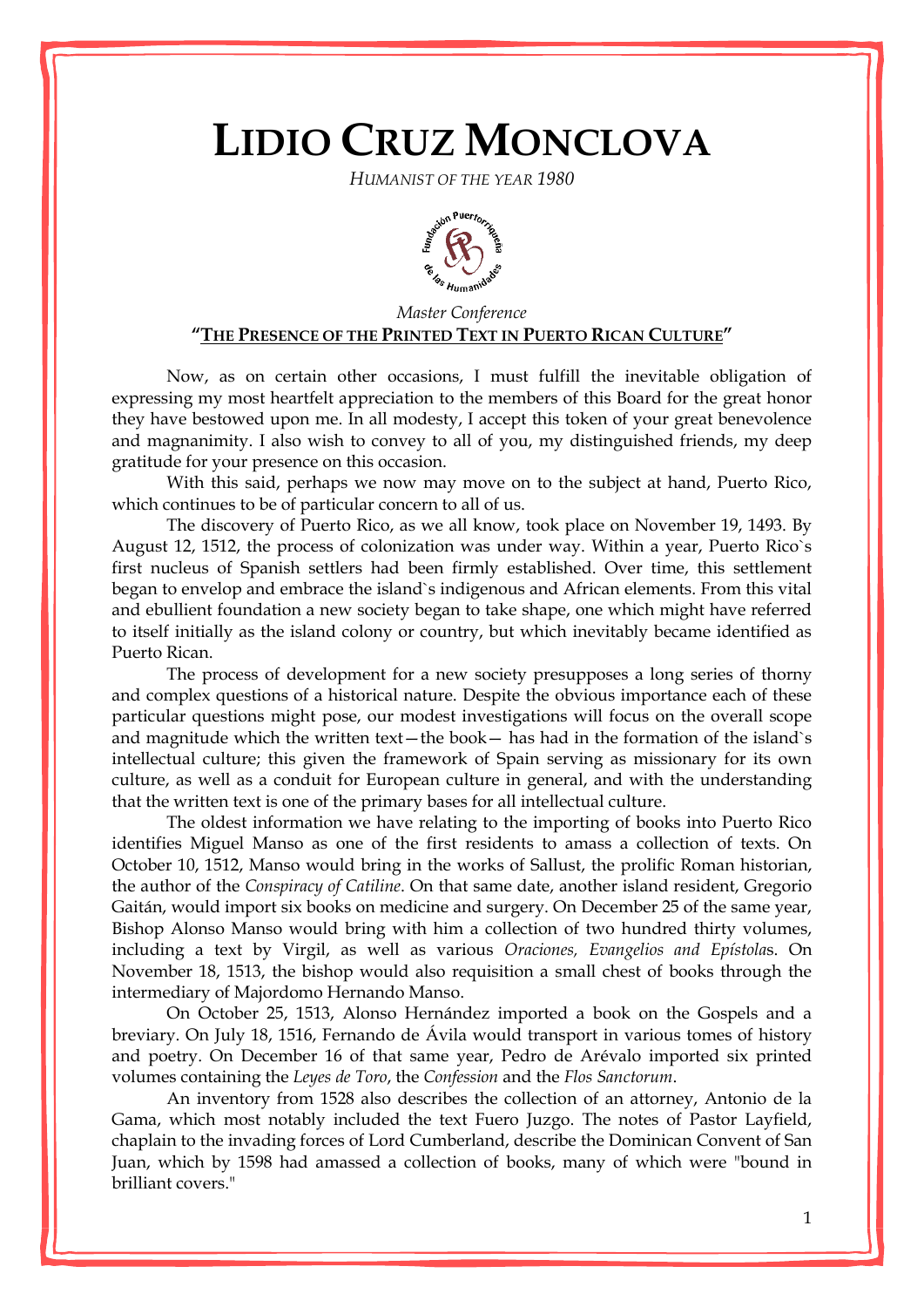Thus, from the early 16th century, books clearly begin to serve their function as a promoter of culture, as if the settlers of this new land were quite cognizant of the profound truths contained in Sallust's *Conspiracy of Cataline*:

"It becomes all men, who desire to excel other animals, to strive, to the utmost of their power, not to pass through life in obscurity, like the beasts of the field, which nature has formed groveling and subservient to appetite…. It appears to me, therefore, more reasonable to pursue glory by means of the intellect than of bodily strength, and, since the life which we enjoy is short, to make the remembrance of us as lasting as possible."

Or, as if they were also aware of Cicero`s maxim: "Books are the greatest nourishment in youth and the greatest recreation in old age." Or Calderón de la Barca`s assertion: "A book is the most discrete of friends." Or that profound saying by Duclos: "He who knows how to read, already knows the most difficult of the arts."

In the 17th century, Fray Bernardo de Balbuena, who served as bishop of Puerto Rico beginning in 1619, had already gained considerable renown as a poet and bibliophile. Balbuena had brought quite an extensive collection of volumes from Mexico, which, as Fray Martín Vázquez de Arce would remark, "provide great consolation to the soul, and disencumber it of vain and false hopes." The priest Diego de Torres Vargas also had a rather vast cache of books, at least judging from related accounts in the Memoirs he wrote in 1647.

In the 18th century, the second of our renowned poets, who identified himself by the pseudonym "Afecto Servidor" [Affectionate Servant], appears to have been the owner of a rather large library. The *Relación Verídica* [True Account], which he wrote in 1747, copiously borrows excerpts from the Holy Scriptures, as well as from the works of Plutarch, Aristides, Ovid, Pliny, Virgil, Hercules Gallus, and Cervantes.

The potential stimulus such collections might spark over the course of the first three centuries of colonial rule did not seem to bear much fruit in terms of establishing a noteworthy literary culture. This fact seems perfectly understandable if we consider that the island environment was not particularly hospitable to such stimulus, given that the initial settlers were faced with the far more pressing needs of nurturing some core of civilization within this relative wilderness. The corrosive effects of indigenous attacks and pirate raids, which remained as rather visceral reminders of the ongoing tasks of colony-building, often on the blood and rancid smoke of torched settlements; the profound sense of prostration produced by competition from the rest of the hemisphere, with the real or imagined treasures of such chimeric empires as Omagua, Moxo and El [Dorado](http://www.enciclopediapr.org/ing/article.cfm?ref=08050901) would often leave the island reeling in its own listless trance, continually threatened with financial ruin. No less daunting were the political and economic restrictions imposed by the colonial government, the withering effects of early censorship laws, and the infantile state of public education.

Given this overwhelming range of factors, the average Puerto Rican hardly had the wherewithal to devote himself or herself to the cultivation of the literary arts, particularly when there was no real environment for propitiating them. As Marcelino Menéndez Pelayo would remark: "the arts of inspiration are delicate plants which rarely achieve any splendor or vigor unless they are carressed by the wafts of peace"; and, according to José Carlos Mariátegui, "the culture of a people is both nourished and supported by the political and economic substratum." Such conditions were largely absent during Puerto Rico`s formative period.

Despite all this, the stimulus initially sown by these early private libraries was not without its own effects. Various praiseworthy ideas and initiatives were disseminated, many of which helped to intellectually shape the great figures of the 16th, 17th and 18th centuries. The first examples of a literary culture on the island began to appear in the form of letters,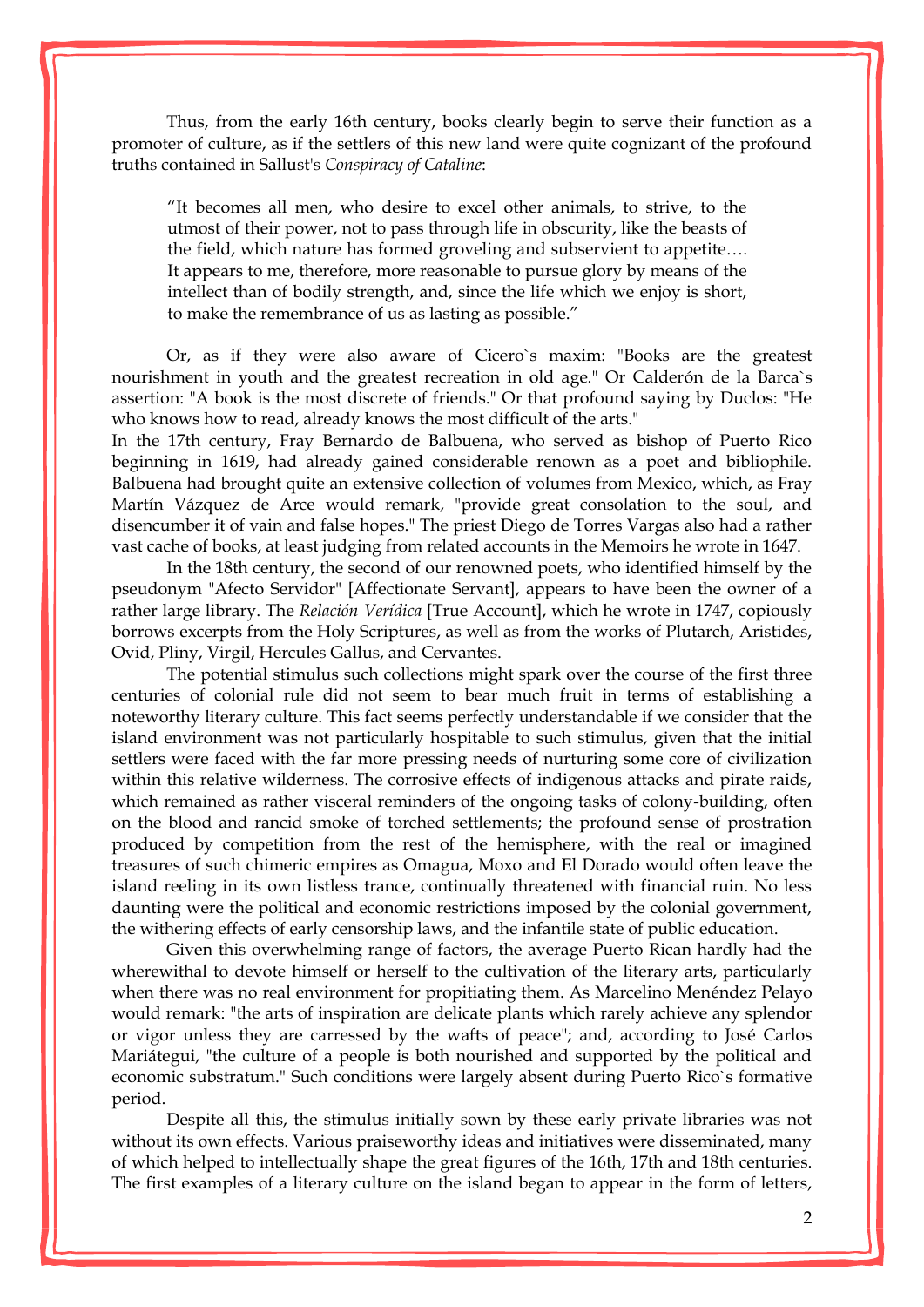poetry, history, religious oratory and philosophy, which were employed to some considerable effect by Juan Ponce de León, Alonso Manso, Baltasar de Castro, Juan Troche, Antonio de Santaclara, Damián López de Haro, Diego de Torres Vargas, Francisco Ayerra Santamaría, El Afecto Servidor, Francisco García de Guadianal, Andrés Vilches, Pedro Hernández and Iñigo Abbad y Lasierra. At the same time, as Fr. Torres Vargas points out, there also were many criollos who continued their studies or literary endeavors abroad, thus garnering considerable honor and esteem for Puerto Rico.

With the advent of the  $19<sup>th</sup>$  century — a veritable turning point for change and progress on the island—the outlook underwent a radical and incisive shift. The new century brought with it a far more accelerated and enlivened pace to all aspects of life on the island. After three centuries of gestation, the solemn Arizmendi – Power episode unfolds, and the idea of a Puerto Rican consciousness, quite distinct from its Spanish ancestry, began to take hold, with an explosion of new forms of social, political and economic energy and direction, and the development of culture in general.

During this century, our literature experienced rapid development, following more orderly and methodical patterns. New genres and styles which were previously unknown in the local literature also began to appear, such as theatrical works, the novel and short story, literary compilations, scholarly works and criticism, *costumbrismo*, political oratory, forensic and academic literature, and journalism. Influences were taken from the most current trends surfacing in Spain, Europe and the Americas.

Various factors, along with an intensified book trade, contributed to these developments.

The first printing press was purchased by Governor Toribio Montes in 1806 from a Frenchman by the name of Delarue, thus opening the way to the dissemination and exchange of new ideas and intellectual influences through the medium of journalism.

In that same year, San Juan's first newspaper, *La Gaceta de Puerto Rico,* made its debut. Soon other periodicals would join its ranks: *El Diario Económico de Puerto Rico* (1814), *El Cigarrón* (1814); *El Diario Liberal* y *de Variedades de Puerto Rico* (1821); *La Piedra de Toque* (1822), and the *Boletín Instructivo y Mercantil de Puerto Rico* (1839).

Until this time, the island`s newspapers were limited to the publications of the capital city. Ten years later, however, this situation would change dramatically. Soon such publications would begin appearing across the island, some inevitably rivaling their San Juan counterparts. In Puerto Rico, as in many other countries, the development of the press would often respond to the interests of specific social groups, who would use news publications as their own mouthpiece.

The views of various political groups or parties were often voiced in these publications. The periodicals echoing the viewpoints of the liberals included *El Investigador*, *El Fomento de Puerto Rico*, *El Mercurio*, *El Progreso*, *La Razón*, *El Derecho*, *La Crónica*, *El Buscapié*, *El Criollo*, *El Autonomista*, *La Democracia* and *El Liberal*. The island's conservative papers included *El Cigarrón*, *El Boletín Mercantil*, *El Español*, *Cándido*, *La Representación Nacional*, *La Nación Española*, *El Pabellón Nacional*, *La Unidad Nacional*, *La Balanza* and *La Integridad Nacional*.

Those with specific interests in agriculture would turn to *El Diario Económico*, *El Eco del Comercio*, *El Compilador Industrial*, *El Economista*, *El Agente de Negocios*, and the *Revista de Agricultura, Industria and Comercio*.

The island`s growing health services, pharmacy and medical community produced their own publications: *La Revista Médico-Farmacéutica*, *El Eco Médico-Farmacéutico* and *La Revista de Medicina Dosimétrica*, *Veterinaria*, *de Higiene y de Economía Rural.*

Those involved in education published various periodicals, such as *La Instrucción*, *La Instrucción Pública*, *El Liceo*, *El Mentor*, *El Magisterio de Puerto Rico* and *La Enseñanza*.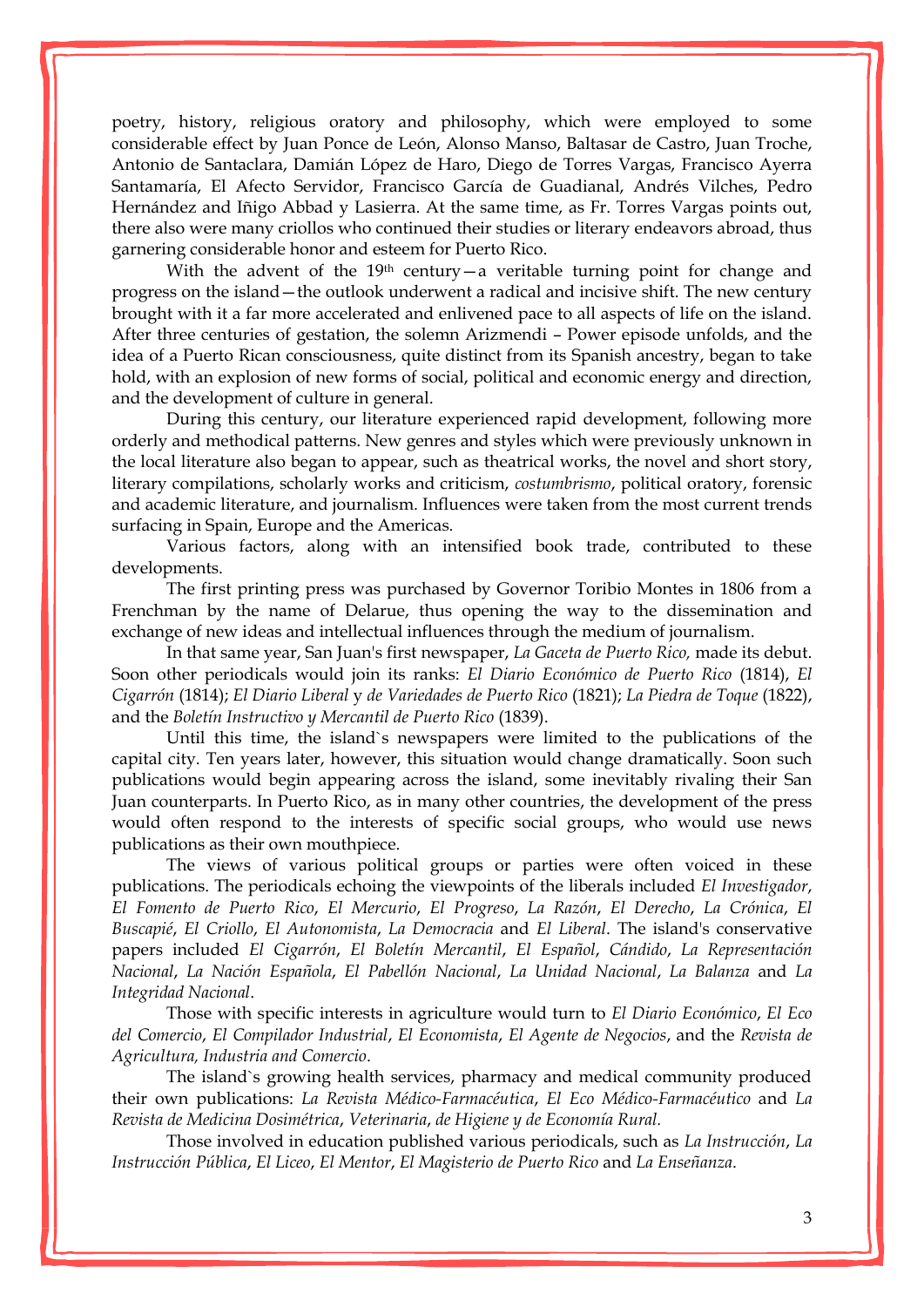The island`s music lovers, in turn, were responsible for *El Delirio de Puerto Rico*, *El Diapasón*, *La Familia* and *La Recreación del Pianista*. The Catholics had their *Boletín Eclesiástico*, *La Verdad*, *El Semanario Católico* and *El Eco Cristiano*. Spiritualists turned to *El Peregrino*, *El Universo*, *La Luz*, *El Estudio* and *El Neófito*, and the Freemasons published *La Adelphia*, *El Mallete* and la *Revista Masónica*.

Military-oriented publications included *El Voluntario*, *La Bandera Española* and *El Seminario Militar.* The island's school children and student population were avid readers of *La Revista Infantil*, *La Juventud*, *El Colegial* and *El Eco Juvenil*.

Guildmembers and those involved in labor causes would air their views in *El Artesano*, *El Obrero*, *El Eco Proletario*, *La Revista Obrera*, *El Clamor del Obrero*, and *El Ensayo Obrero*.

Literary buffs had a wide range of publications at their disposal, including *La Guirnalda Puertorriqueña*, *Las Brisas de Borinquen*, *La Azucena*, *Los Argos*, *Puerto Rico Ilustrado*, *La Revista Puertorriqueña*, *El Abanico*, *La Academia*, *La Ilustración Puertorriqueña*, *El Palenque de la Juventud*, *El Fígaro* and *El Estudio*, in addition to the literary supplements that appeared in the major news publications of the century.

These periodicals quickly filled an obvious void, and after 1806, the overall outlook on the island would change radically. From this time onward, as Manuel Corchado y Juarbe has remarked:

"...a single truth echoed forth, multiplying a thousandfold across the entire island; that truth seemingly emerged from an immaculate conception, expanding so prodigiously that it reached even those of the most meager means. And thus the Press liberated us from the paucity of human knowledge and past dominions of error."

This same printing press was also employed to produce the island's two first works of literature.

A collection of poetry in a range of metric styles titled *Ocios de la Juventud* was the first to be published, in 1806, by Juan Rodríguez Calderón, a descendent of the Marquis of Santa Cruz, who orginally hailed from Galicia. Rodríguez Calderón was appointed director of the press by the governor of Puerto Rico.

In 1812, a second volume was printed on this original press, the *Quadernito de Varias Especies de Coplas muy Devotas*. This collection was the work of Fray Manuel María de Sanlúcar, who was originally baptized under the name of Tomás Ramón Diez Pimentel, in 1781, in his native town of San Lúcar de Barrameda (Andalusia). He changed his name in 1801 when he entered the Capuchin order.

A factor which also contributed to the intellectual and artistic development of Puerto Rico was the establishment of cultural societies throughout the island, the first being the *Sociedad Económica de Amigos del País* [Economic Society of Friends of the Country], which was founded in San Juan in 1814 on the initiatives of Ramón Power Giralt and Alejandro Ramírez Blanco.

Another positive influence was seen in the great number of Spanish translations of foreign works that began to appear, which were also avidly received on the island, thus increasing an appetite for both the foreign and the local. Some examples of the works translated by local authors would include Ovid`s *Metamorphoses* (Julio Padilla Iguina), Petrarch`s *Elegies* (Ramón Emeterio Betances), Alfieri`s *Philip II*, (Román Baldorioty de Castro), Shakespeare`s *Hamlet* (Luis López Ballesteros), various collections of French poetry (Manuel de Elzaburu Vizcarrondo, Vicente Palés Anés, Manuel Fernández Juncos and Pedro Carlos Timothee Morales), the works of U.S. novelists and poets (Francisco Javier Amy), and a collection of Arabic poetry, *Cantigas de amor* (Carmela Eulate Sanjurjo).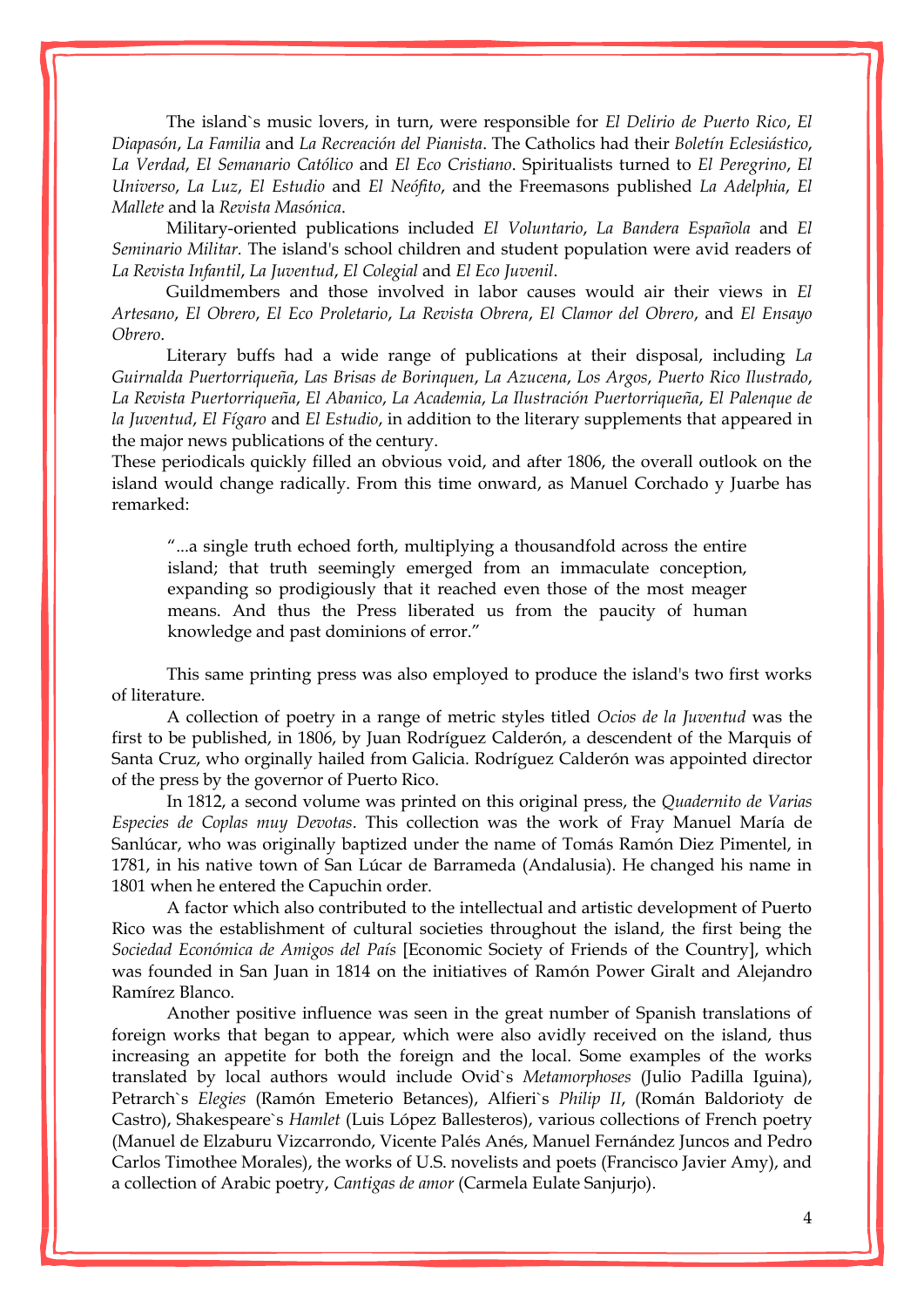The circulation of new ideas, projects and initiatives was further fomented during this time through the influence of groups of local and foreign professionals who had been educated abroad. These professionals can be essentially divided into four main groups: those who had received instruction in Spain, France, Germany or the United States.

The first group was by far the largest and included Ramón Power Giralt, Ramón Baldorioty de Castro, Eugenio María de Hostos, Segundo Ruiz Belvis, Manuel Corchado y Juarbe, Manuel García Salgado, Gabriel Pilar Cabrera, Francisco del Valle Atiles, Rosendo Matienzo Cintrón, Rafael López Landrón, Herminio Díaz Navarro, José de Diego, and Fr. Domingo Romeu Aguayo.

The second group included such noteworthy figures as Ramón Emeterio Betances, José de Jesús Domínguez, José Marcial Quiñones, Antonio Ruiz Quiñones, José de Jesús Tizol, Eugenio Grau O'Donnell, Carlos Benjamín Hohele, Miguel Larregui Viña and Pedro Gerónimo Goico Sabanetas.

Those who had been educated in Germany included Adolfo Ruiz Belvis, José Guillerand Curbelo, Francisco Mariano Quiñones and Agustín Stahl Stamm.

And finally, those returning from schools in the U.S. included Calixto Romero Cantero, Julio Vizcarrondo Coronado, Gabriel Giménez Sanjurjo, Nicolás Giménez Nussa, Alejandro Ciol Texidor, José Antonio Goicorúa, José Celso Barbosa, Tulio Larrinaga Torres and Francisco Javier Amy. According to poet and journalist Manuel Fernández Juncos, this last group was the "most effective in terms of involvement in the island`s literature."

The literary and artistic salons and conferences that began to be held throughout Puerto Rico served as another important stimulus for the promotion of intellectual culture. New ideas were quickly disseminated, fostered by these vehicles for dialogue and discussion. Some of the important venues in San Juan included the offices of the *Boletín Instructivo and Mercantil*, the José Julián Acosta Calbo bookstore, the Toribio Pagani and Pólix J. Padilla residences, the offices of *El Progreso*, the home of Bibiana and Alejandrina Benítez, the Fidel Guillermety Quintero Pharmacy and the halls of the newly established Ateneo Puertorriqueño. Literary gatherings were held in [Mayagüez](http://www.enciclopediapr.org/ing/article.cfm?ref=08021702) at the residence of Bonocio Tió Segarra and Lola Rodríguez, at the Círculo de Amigos (Circle of Friends) and the Casino de Mayagüez. Venues in Ponce included the shop of Pedro Garriga, the residence of Lissie Graham, the Casino de Ponce, the Sport Club, and the *Gabinete de Lectura Ponceño* (Ponce Reading Room), as well as the offices of the *La Democracia* newspaper.

Another stimulus for intellectual and artistic culture was found in the public conference, a forum that was initially created in England sometime around 1850, but which later spread to France and the rest of Europe. The first such conference to be held in Puerto Rico occurred on July 19, 1876, at the Ateneo Puertorriqueño, the main topic being *La Marcha Progresiva de la Humanidad en el conocimiento de la Superficie Terrestre* (Progress in Human Knowledge of the Earth) which was presented by José Julián Acosta Calbo.

All these factors had some impact on the local book trade, which due to improving conditions on the island entered a new era of heightened activity.

Until the early 19th century, in Puerto Rico, as in many other countries, book sales were conducted primarily in shops where other merchandise was offered, and books were generally perceived as another consumer product.

During this time, a few merchants in San Juan began to specialize in the book trade. A somewhat laconic notice regarding the public sale of "three boxes of books," which appeared in the local paper *La Gaceta* in 1812, seems particularly significant.

New competition began to appear. Within twenty years, the number of merchants operating as booksellers continued to steadily rise. Some of the most famous of these was Bartolomé Borrás, who in a single shipment imported a total of "973 printed books" into the port of San Juan; José Ferrer, who brought in "271 volumes, in addition to four more boxes of books"; Antonio Suliveras, with "22 volumes and an additional two boxes"; Pedro Guarch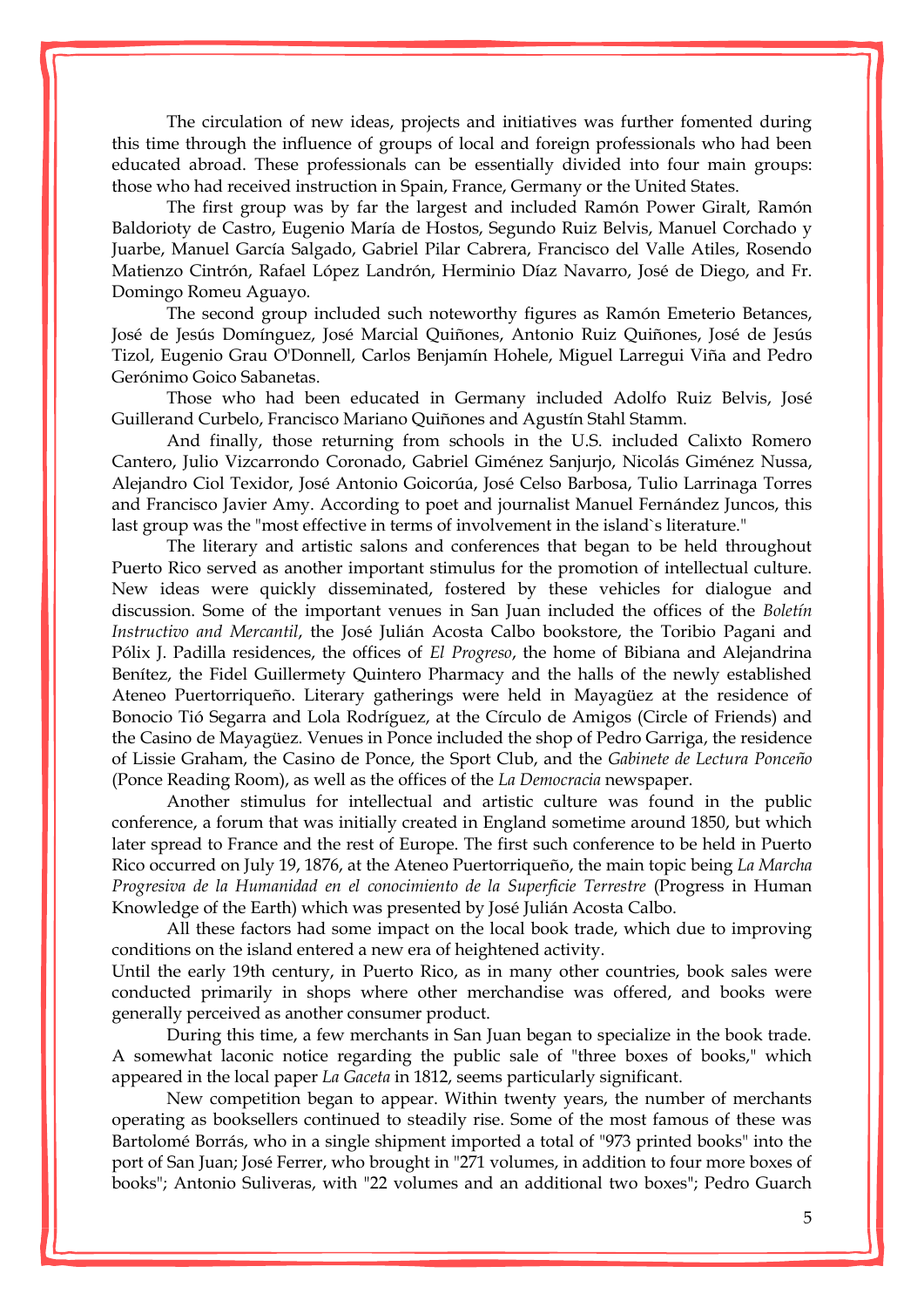who imported "four boxes"; Benito Carreras, "fourteen boxes of books"; Juan Berenguer, Antonio Pilichi and Gerardo Soler, each importing "two boxes of books"; José Caballer, with "seven trunks of books"; and the retail operations of Vidal Hermanos, Apellaniz e Hijos, and Carreras y Sobrinos, who imported "fifty volumes," "four trunks" and "five cases of books" respectively.

By mid-century, books began to lose some of the promiscuous associations to which they had been subjected since the early 16th century. A more enlightened approach would eventually take hold, with the book inevitably acquiring special status in keeping with its unique nature and importance. These evolving perceptions were also reflected on a commercial level. In mid-1837, the Francisco Márquez Bookstore opened its doors to the public at No. 23 Calle de la Fortaleza. This would be the first major bookstore to be established in San Juan, and most probably the entire island.

Two years later, the Librería y Gabinete de Lectura de Santiago Dalmau (The Santiago Dalmau bookstore and reading room) was founded. In addition to serving as a bookstore, this business also offered a book lending service, which operated through payment of a modest monthly sum. This served as a very useful and fortunate resource, thus fostering cultural dissemination by making its collection available to readers of modest means.

One year after the Dalmau establishment opened, the Juan González Chaves bookstore was launched. San Juan eventually became the proud home to numerous other bookstores, including businesses established by Florentino Gimbernat, José Solves, Francisco Ramos, José M. Sánchez Enríquez, Federico Asenjo Arteaga, Bernardino Sanjurjo Vidal, and Pastor Manuel de Jesús Ríos. Various news publications also opened their own bookstores, such as those run by the publishers *of El Boletín Mercantil*, *La Esperanza Puertorriqueña* which was owned by Ramón Nolla—and *El Buscapié,* under the auspices of Manuel Fernández Juncos. *Hispano-Francesa*, the property of José Mariano Ferrer, as well as *La Ilustración Puertorriqueña* and *La Propaganda Literaria*, which were both owned by Saturnino G. de Montilla, are also worthy of mention.

Bibliophiles could soon be found in other parts of the island, most notably in the larger towns and cities. Ponce soon had various bookstores, most importantly those run by Manuel López, and Olimpo Otero Verges, as well as an establishment called *La Juventud Liberal*. [Mayagüez](http://www.enciclopediapr.org/ing/article.cfm?ref=08021702) became the home for similar businesses, including those owned by Alberto Colón, Eleuterio Balzac, Joaquín Serra and Leandro Montalvo. El Aguila was launched in the southern town of Guayama under the direction of Rodulfo Dávila Ramírez, and Yauco soon had its own purveyor of books called La Nueva Era, which was owned by Manuel Torres. This trend was seen in other municipalities as well.

An inventory, however brief or abridged, of the books offered by these establishments can prove quite enlightening and surprising to any researcher, with quantities surpassing even the most liberal calculations. From the standpoint of quality, these holdings reflect the sophistication and good judgment of the island`s booksellers in the 19th century.

As a mere example, at the time the Márquez and Dalmau establishments were launched, in 1837 and 1839, respectively, these businesses offered more than 500 volumes each, reflecting a tremendous range of subjects and authors, from classical to contemporary. The literature section at Librería Dalmau, in particular, in addition to numerous classical tomes, also held works by Sir Walter Scott, Madame de Staël, Madame de Genlis, Gaspar Melchor de Jovellanos, James Fenimore Cooper and Ramón Mesonero Romanos. The history section included works by Plutarch, Martínez de la Rosa, Conde de Toreno, Conde de Segur, Louis-Pierre Anquetil, Hurtado de Mendoza, Moncada, Melo, Virei, Norvis, Guizot, and Thiers. In sociology, political science, economics, and law, there were works by Escriche,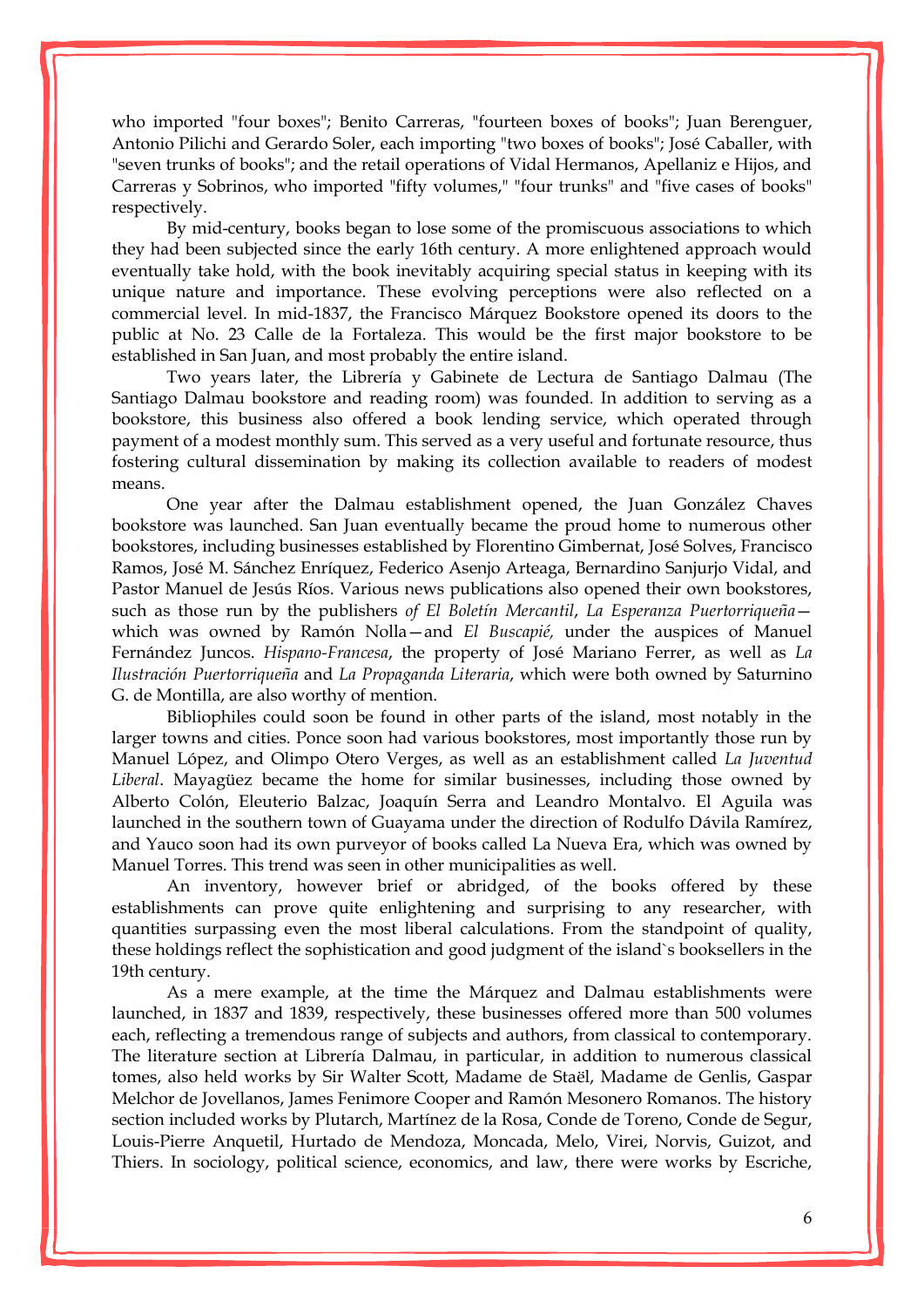Ferrer, De la Croix, Macarel, Solorzano, Machiavelli and Bentham. The store's sciences division was also filled with numerous authors.

When the José Solves booksore was established in 1848 (not 1845 as is often erroneously claimed), its collection extended well beyond 1,000 volumes and included works by Cervantes, Arriaza, Lista, Meléndez Valdés, Quintana, Espronceda, Larra, Chateaubriand, Soulié de Morant, Dumas, Hugo, Lamartine, Michelet and Manzoni. A glance at the catalogues for the establishments run by González, El Boletín, Nolla and Furnagueras, reflect collections that were also quite considerable and continuously expanding.

In view of these facts, and with due respect for historical veracity, it would seem clear that the claims of Manuel Fernández [Juncos](http://www.enciclopediapr.org/ing/article.cfm?ref=09042302) were quite exaggerated when he states that "even by 1840," i.e. by the time the Márquez and Dalmau establishments were already fully operating, "there were no bookstores in this country," and that:

"Those who had a fondness for literature were forced to satisfy their desire for learning with shoddy editions or volumes borrowed from young people returning from universities abroad."

Similarly unfounded are the complaints lodged by Sotero Figueroa, who states that "by 1850"—when the businesses run by González, Gimbernat and Solves had also been added to the list of bookstores operating on the island—"finding a good book in Puerto Rico was a major triumph," and that "the trend toward amassing books, not as it was [evidenced] in Europe, but [to the lesser extent one found] in Spain, was utterly unknown in this colony." It would seem likewise necessary, once again in our respect for historical truth, to disregard the claims vented by Carlos Peñaranda that in 1885 "Spanish books on the island amounted to little more than articles of contraband." This at a time when some of Puerto Rico`s greatest bookstores were at the height of their glory. It seems obvious that such intentionally outlandish and exaggerated statements, rather than reflecting any sense of reality, were aimed at pushing the authorities to adopt legislation that was more favorable and open to expanding the book trade.

Given the more advantageous conditions that marked the 19th century, the works found in the island`s bookstores would begin to serve as a far greater cultural stimulus than the scant offerings of the 16th through the 18th centuries. They were also far more representative of the literary culture of the times, reflecting the latest trends of Europe and the Americas.

Puerto Rico`s own literary tradition was in great part also forged by the influences of classical Latin and Spanish authors, whose works could be found in bookstores throughout the island. In 1837, the Márquez bookstore advertised the sale of works by Horace, Ovid, Virgil, and Quintilian, as well as by Cervantes, Lope de Vega, Garcilaso and Herrera. In 1848, the González establishment offered works by Seneca and Timon, Saint Teresa of ávila, and Fray Luis de León. By 1872, the Acosta bookstore published an advertisement for the works of Quevedo, Tirso de Molina, Góngora, Vélez de Guevara, Alarcón, Rojas, Téllez, and Moreto, as well as titles by Cicero, Tacitus, Suetonius, Lucan, Titus Livius, Pliny, Martial, Tibulus, and Juvenal. As Victoriano Sardou would proclaim, these works "forever established the rules governing good taste, temperance and sober eloquence*,*" thus being particularly influential and favored by the island's own neoclassicists, such as José [Gualberto Padilla,](http://www.enciclopediapr.org/ing/article.cfm?ref=10051707) José María Monge and Julio Padilla Iguina.

The predilection for romanticism, which by 1835 had taken Spain by storm with the publication of *Don Alvaro* by the Duque de Rivas, and Larra's essays on literature, also spread to Puerto Rico as a result of the great volume of works made available at the time through the island's bookstores. On August 17, 1839, the *Boletín Instructivo y Mercantil de*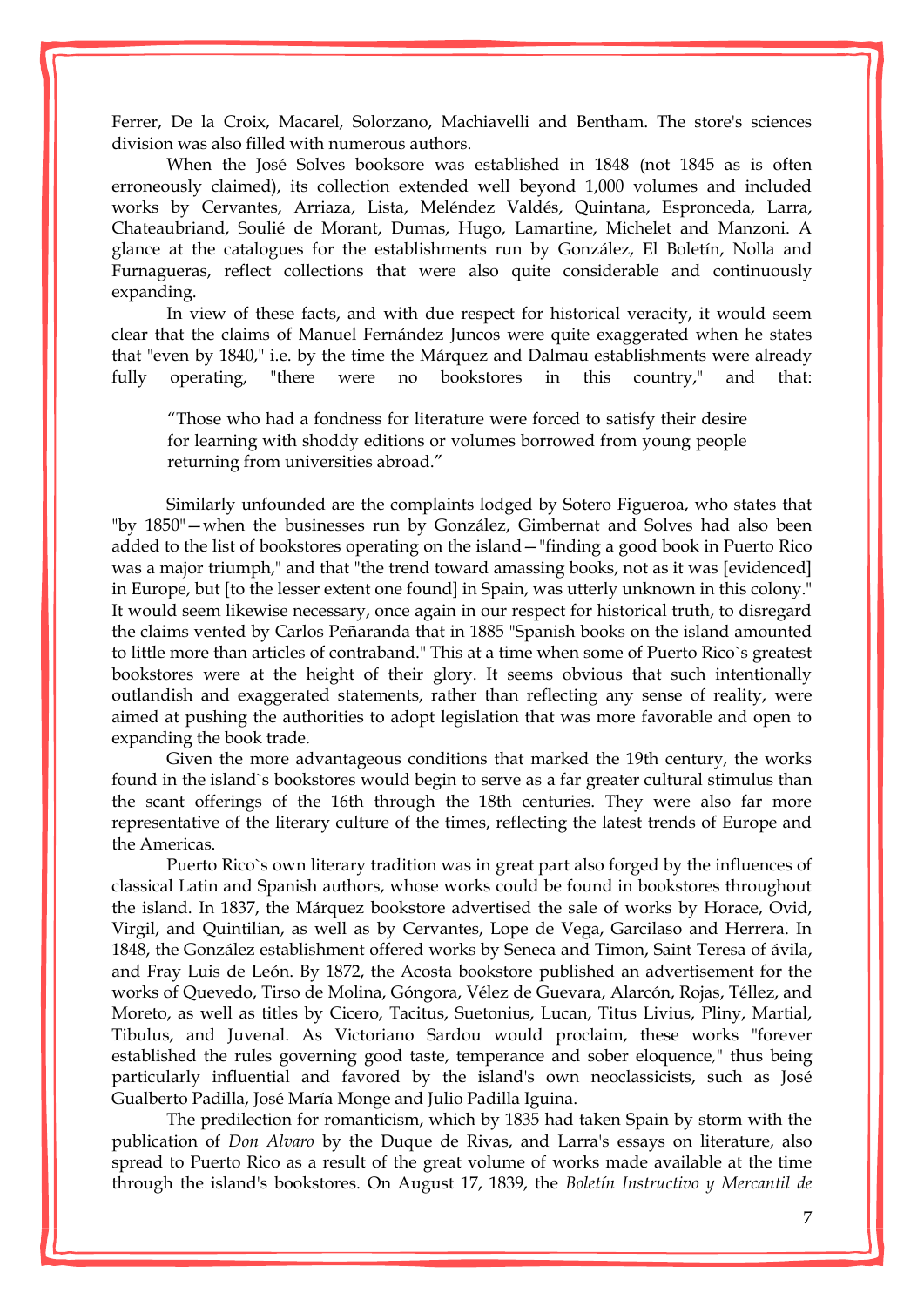*Puerto Rico* featured an article whose author finds that he has come to terms with his Romantic conversion, replacing in his personal library works by Feijó, Saavedra and Padre Scio with those by Soulié de Morant, Dumas, Victor Hugo, and García Gutiérrez. During this same period, Dalmau announced the sale of works by Scott, Madame de Staël, Silvio Pellico, and Mesonero Romanos. A short time later, the Gimbernat bookstore advertised the sale of titles by Mora, Mauri and the Duque de Rivas, while the Librería del Boletín began offering Zorrilla, Gil y Zárate, and Campoamor.

The Solves establishment followed suit with a catalogue including Chateaubriand, Martínez de la Rosa, Ochoa, Dumas, Manzoni and Larra, while Márquez advertised Quintana, Lamartine and Young. The trend continued with the Ramos bookstore offering works by Rousseau, Constant, Musset, and Byron, while Furnagueras advertised Bécquer, Baralt, Lozano, Selgas, and Núñez de Arce, and La Prensa specializing in the great works of Goethe, Hoffmann, and Edgar Alan Poe. Soon an environment propitious to the nurturing of romanticism took hold in Puerto Rico, which was soon reflected in the works produced by Martín Travieso Rivera, Alejandro Tapia Rivera, Manuel Alonso Pacheco, José Gautier Benítez, Salvador Brau Asencio, Luis Muñoz Rivera, Francisco Gonzalo Marín, and Vicente Palés Anés.

The realist movement was fostered by a range of writers including Balzac, Cecilia Böhl (Fernán Caballero)—who resided on the island during her youth—Benito Pérez Galdós, who served as Spanish parliamentary deputy for Puerto Rico, José María Pereda, and Emilia Pardo Bazán. The influence of these authors, who were broadly disseminated through bookstores and news publications, thus establishing the foundations for a romantic school on the island, is evidenced in the writings of such renowned Puerto Ricans writers as Federico Degetau González, Francisco del Valle Atiles, Ana Roque and Carmela Eulate Sanjurjo.

A naturalist trend began to form through the influence of Zola, whose novels *L'Assommoir, Thérèse Raquin, Nana*¸ and other works circulated through the island's bookstores, would provide a model for Puerto Rico`s most renowned adherents to this school, such as Juan Braschi, Matías González García, and Manuel Zeno Gandía, the latter of whom would use one of Emile Zola's maxims as a central theme to his novel *La Charca* Modernism also began to coalesce as an important literary trend in Puerto Rican literature as early as the 1890s.

By this time, various newspapers would publish the works of Rubén Darío, who while touring the United States made a stop in San Juan in 1892. After Darío paid a visit to the *El Buscapié* publishing house, he toured the city in the company of Manuel Fernández [Juncos,](http://www.enciclopediapr.org/ing/article.cfm?ref=09042302) then director of the prestigious and popular weekly, which had already been printing compositions in verse and prose by the great Nicaraguan poet. In 1890 alone, *El Buscapié* had included Darío's poems "Claro de Luna", "La Ninfa", "Un Marco Humilde para un Lienzo de Oro", " El Palacio del Sol", "Leticia, Arranques", "A una Estrella" and "El Sátiro Sordo". In 1894, "Sor Filomena", and in 1895, 'La Isla de la Muerte" would appear in this publication.

In 1892, Darío's poems would also be prominently displayed in *El Clamor del País*, then under the direction of Salvador Brau Asencio. Compositions by the renowned poet appearing in this publication included "Abrojos", "En un Album", "Rima", "Lieder", "Sonetitos", " Sinfonía en Gris Mayor", "Pobre Almirante", "Otra" and "Rosas Andinas". *Revista Puertorriqueña*, which was also run by Fernández Juncos, also published Darío's "La Risa*"* in 1892, and "Primaveral" the following year.

In 1893, *La Democracia*, a newspaper under the direction of Muñoz Rivera, would publish "Abrojos", "Rimas", "Canciones de España", "El Centenario", "Blasón" y "Semblanza de Campoamor". Appearing that same year in this newspaper was Darío's short story *El Velo de la Reina Mab*. In 1894, La Democracia also included "El Paso del Sol" (an homage to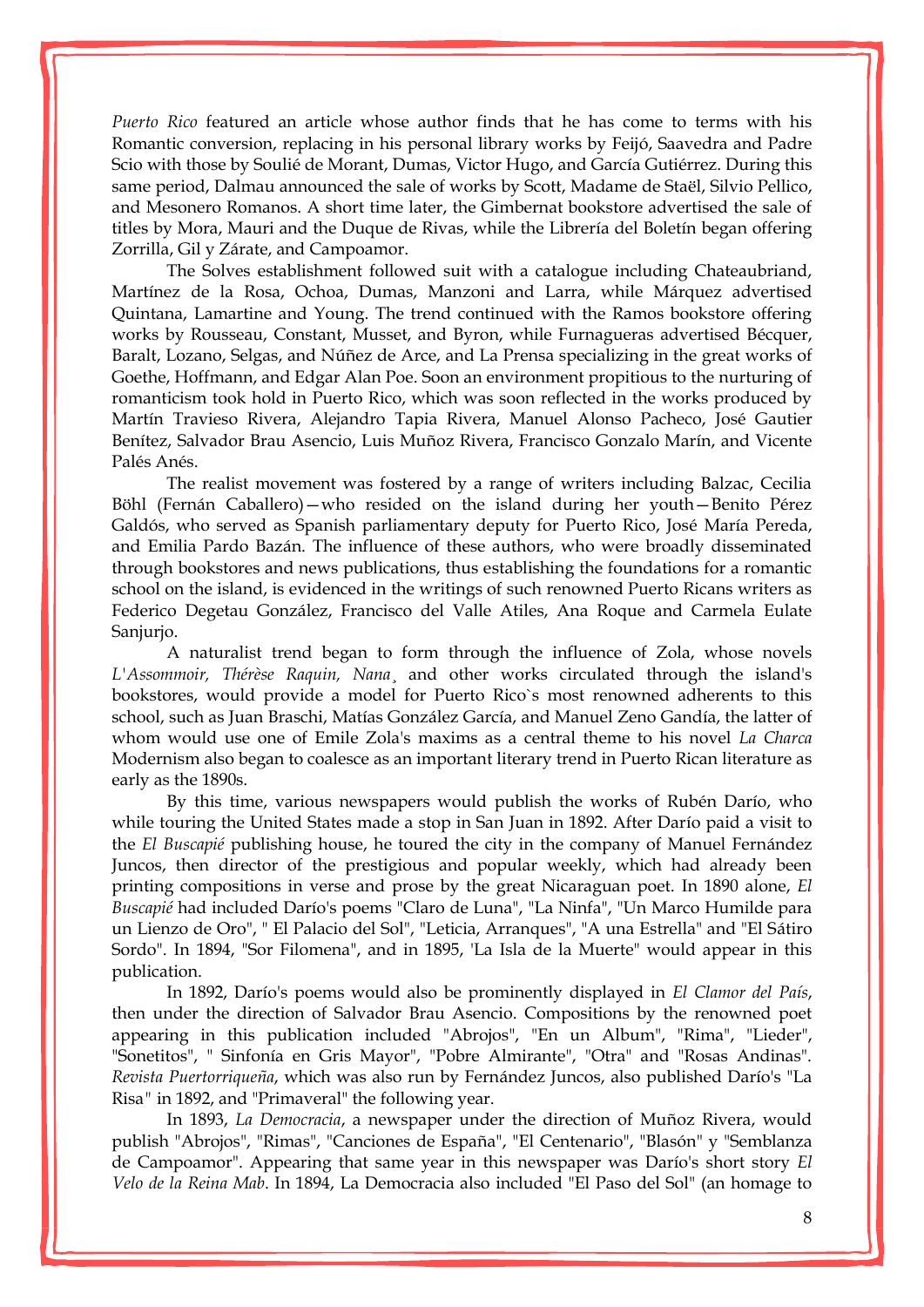the Puerto Rican pianist Ana Otero), and "La Sobremesa". In 1895, "Fragmento". In 1897, "La Muerte de Salomé", " Febea", and "El árbol del Rey David". Finally, in 1898, "Las Lágrimas del Cantauro" and "Rima*"* were featured in Muñoz Rivera's publication.

*El Liberal*, a publication organized by Rosendo Rivera Colón and José de Diego, would publish "Autumnal" in 1898.

Rubén Darío quickly became engraved in the minds and imaginations of Puerto Rico's great men and women of letters. The Nicaraguan poet would be similarly affected by his own memories of the island.

In a chronical published in *La Democracia* on June 7, 1893, Demetrio Gil writes:

"The name of Rubén Darío certainly received due consideration from Puerto Rico's literary notables. His fame as a writer of poetry and prose illustrates how well known he was in the Americas and Europe. Whoever in my country has not read something worthy, sweet and tender from the young writers of the Andes, [has at least] enjoyed the genius of his celestial pen and lyre."

In 1893, Ferdinand R. Cestero published a sonnet eulogizing Rubén Darío in the journal *La Ilustración Puertorriqueña*, which was eventually linked to the poet's death in a newspaper in Costa Rica. Thus, the director of *El Buscapié*, writing in February of 1895, would state: "We can only hope that such sad news is not confirmed*.*" When the falsehood of this rumor was finally verified, the director of *La Democracia* offered this comment: "The news that the original poet Rubén Darío died in Buenos Aires has been duly discredited. This information is highly auspicious for Spanish letters." When Darío first began publishing *La Revista Americana* in 1894, the poet included an homage to Manuel Fernández Juncos which is also highly evocative of the island of Puerto Rico—on the occasion of Juncos' publication of the third edition of *Tipos and Caracteres Puertorriqueños*.

Numerous reprints continued to appear in the island's newspapers and periodicals of other works by seminal figures in the modernist movement, such as Manuel Gutiérrez Nájera, Julián del Casal, Salvador Díaz Mirón and José Santos Chocano. Many translations were also made in Puerto Rico of prose and verse compositions by the most distinguished members of the French avant-garde.

In this sense, the island's literary culture is the product of a confluence of relationships and elements not only from Spain, but from other nations in Europe and the Americas. As with Puerto Rico's culture as a whole, this fusion of divergent sources places it firmly within the evolving intellectual history of the Western world, while still maintaining very unique traits, which first begin to concretely take shape in the 19th century.

In conclusion, this is merely an initial consideration of the intrinsic value of Puerto Rico's culture, and more specifically of its literary culture. At this juncture, we have neither the time nor the space to truly justify such an enterprise. At some future point, should we endeavor to embark on such a task, we should keep in mind the words of Gréard, who in his magnificent preface to Loliée's *Short History of Comparative Literature* states:

"Civilization is not the exclusive work of any single people, and if some have contributed to it with greater power or brilliance, all, even the least renowned, have played their own useful and beneficial role. For those who by dint of sheer snobbery and ignorance maintain that the island of Puerto Rico remained buried far too long in the shadows, I wish to offer these words by Salvador Brau Asencio: "Those in our country who take pride in completely disowning the past must not have spent much time studying it."